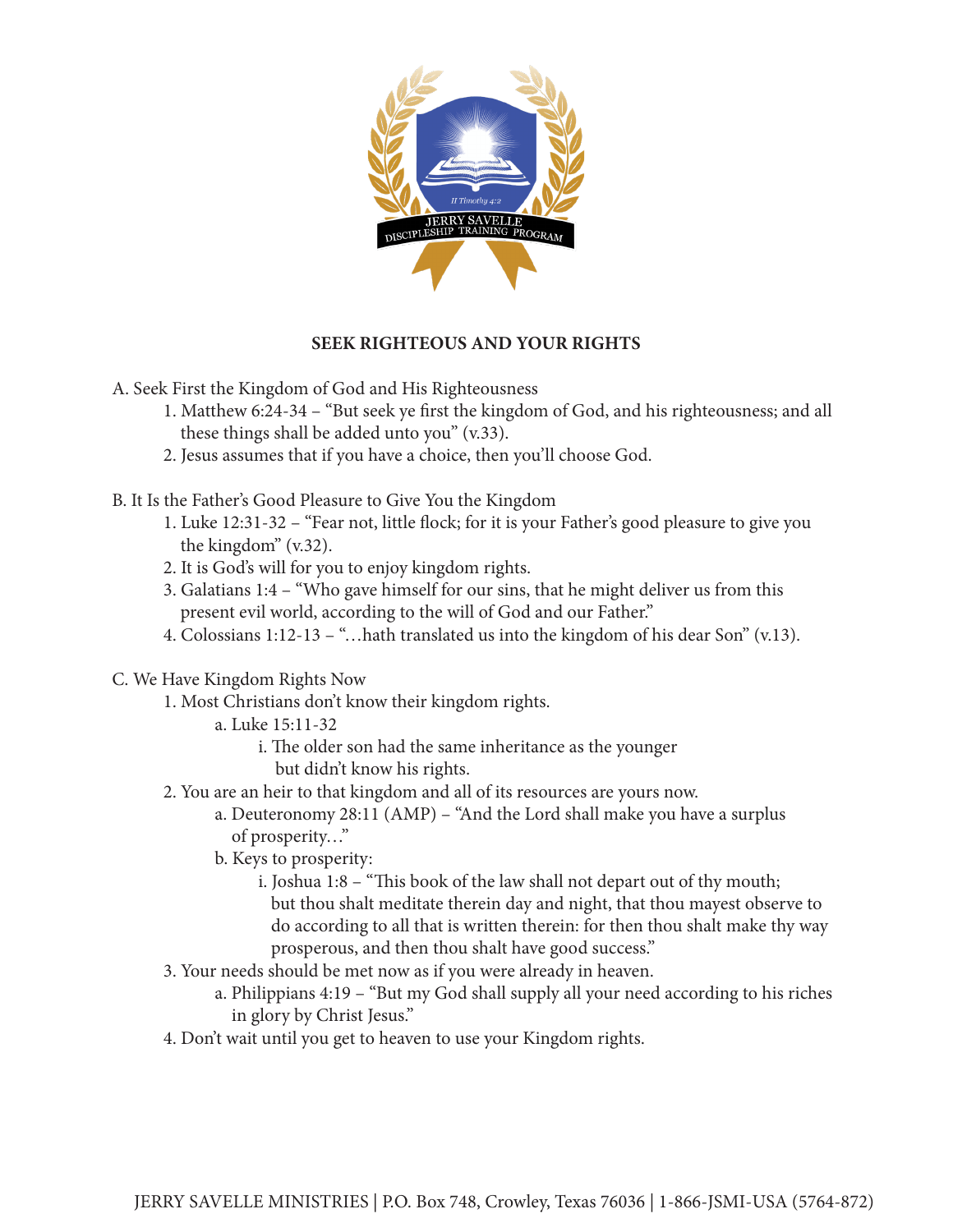

### D. Seek His Righteousness

- 1. Romans 10:10 "…believeth unto righteousness…"
- 2. 2 Corinthians 5:17-21 "…that we might be made the righteousness of God…" (v.21)
- 3. Romans 5:17-19 "…gift of righteousness..."  $(v.17)$
- 4. Romans 3:21-26 "To declare…his righteousness…" (v.26)
- 5. Righteousness: rights or right standing
- 6. You should reign over the affairs of your life as a king reigns over a domain.
	- a. Romans 5:17 (AMP) "For if because of one man's trespass (lapse, offense) death reigned through that one, much more surely will those who receive [God's] overflowing grace (unmerited favor) and the free gift of righteousness [putting them into right standing with Himself] reign as kings in life through the one Man Jesus Christ (the Messiah, the Anointed One)."
- 7. The Christian has a Bill of Rights in the Kingdom of God that is called the New Testament or New Covenant.
- 8. These rights will work for anyone who will put them to work.
- 9. Jesus is the surety of these rights.
- E. What Belongs to Us in Christ
	- 1. You are a partaker of His divine nature.
		- a. 2 Peter 1:4 "Whereby are given unto us exceeding great and precious promises: that by these ye might be partakers of the divine nature…"
	- 2. You can stand in the presence of God without a sense of guilt or condemnation. a. Romans 8:1-2 – "There is therefore now no condemnation to them which are in Christ Jesus, who walk not after the flesh, but after the Spirit" (v.1).
	- 3. You have the power of attorney to use the Name of Jesus.
		- a. John 16:23 "…Verily, verily, I say unto you, whatsoever ye shall ask the Father in my name, he will give it to you."
		- b. John 14:14 "If ye shall ask any thing in my name, I will do it."
	- 4. You have access to the very Spirit of God.
		- a. Luke 11:13 "…how much more shall your heavenly Father give the Holy Spirit to them that ask him?"
		- b. 1 John 4:4 "…greater is he that is in you, than he that is in the world."
	- 5. You have the wisdom of God.
		- a. 1 Corinthians 1:30 "But of him are ye in Christ Jesus, who of God is made unto us wisdom…"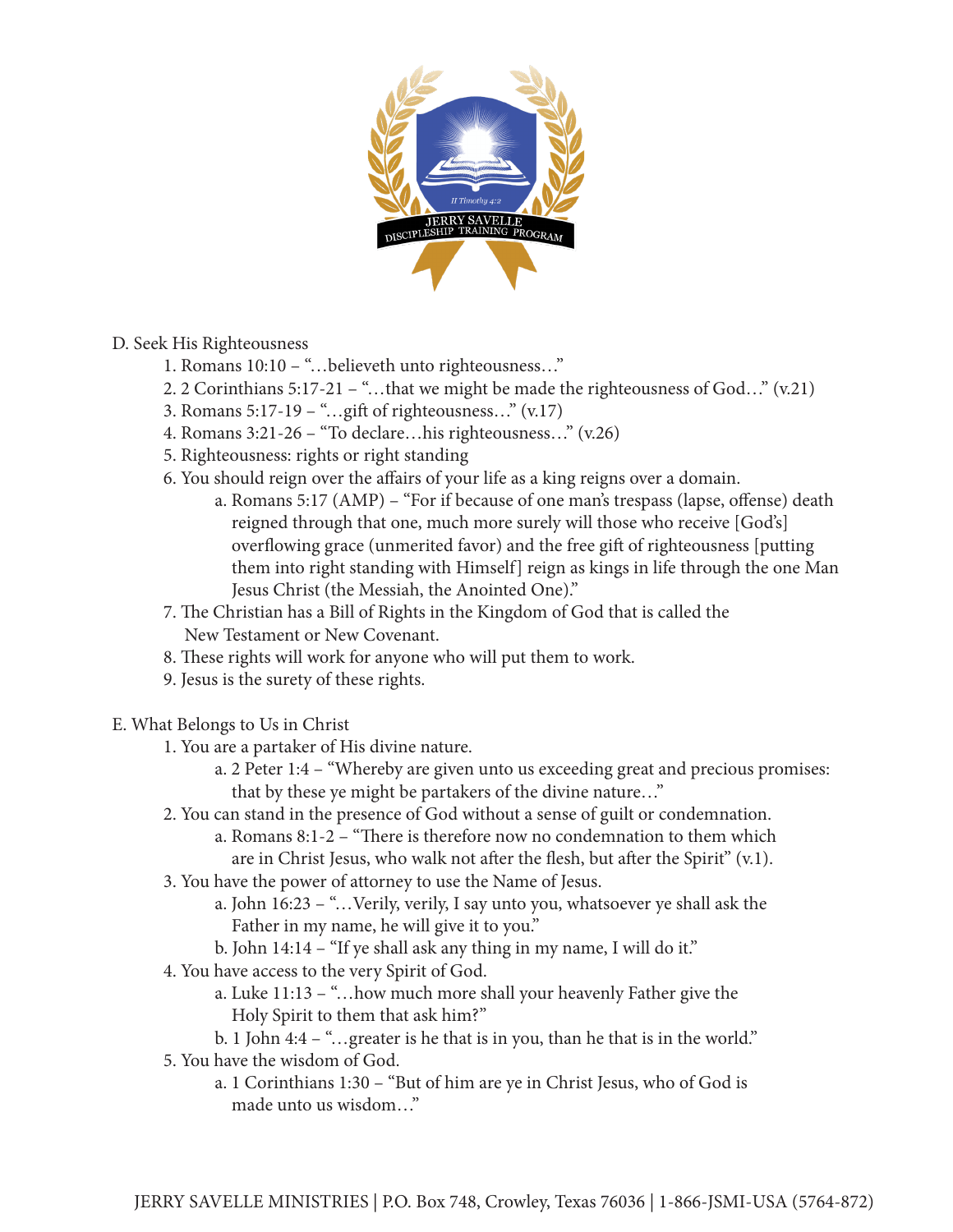

6. You have been blessed with all spiritual blessings.

 a. Ephesians 1:3 – "Blessed be the God and Father of our Lord Jesus Christ, who hath blessed us with all spiritual blessings in heavenly places in Christ."

## F. A Child's Legal Rights

- 1. Father's protection
	- a. Matthew 28:20 "…and, lo, I am with you always, even unto the end of the world."
	- b. Psalm 91:11 "For he shall give his angels charge over thee, to keep thee in all thy ways."
- 2. Jesus' intercession
	- a. Hebrews 7:25 "…seeing he ever liveth to make intercession for them."
- 3. Family lawyer
	- a. 1 John 2:1 "…And if any man sin, we have an advocate with the Father, Jesus Christ the righteous."
- 4. Son's place in the royal family
	- a. 1 John 3:1 "Behold, what manner of love the Father hath bestowed upon us, that we should be called the sons of God…"

# 5. A son's inheritance

- a. Galatians 4:7 "Wherefore thou art no more a servant, but a son; and if a son, then an heir of God through Christ."
- 6. Worry-free life
	- a. Philippians 4:6 (AMP) "Do not fret or have any anxiety about anything, but in every circumstance and in everything, by prayer and petition (definite requests), with thanksgiving, continue to make your wants known to God."
	- b. 1 Peter 5:7 (AMP) "Casting the whole of your care [all your anxieties, all your worries, all your concerns, once and for all] on Him, for He cares for you affectionately and cares about you watchfully."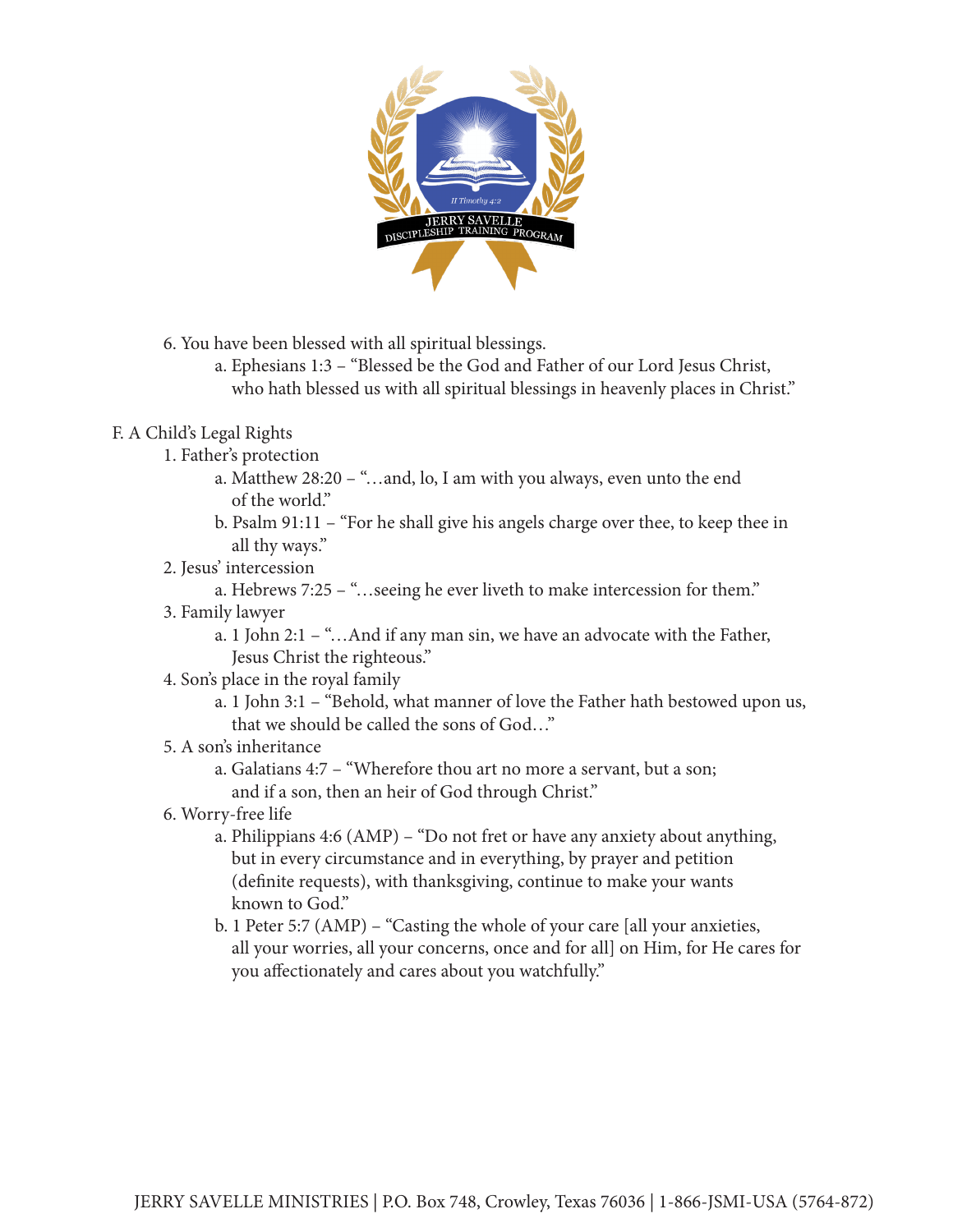

### **SEEK RIGHTEOUS AND YOUR RIGHTS - REVIEW QUESTIONS**

- 1. You are to seek \_\_\_\_\_\_\_\_\_\_ the Kingdom of God and His righteousness and then every thing you need will be \_\_\_\_\_\_\_\_\_\_ to you.
- 2. God's will is for you to \_\_\_\_\_\_\_\_\_\_ kingdom rights because Jesus said in Luke 12:31-32 that it's the Father's good \_\_\_\_\_\_\_\_\_\_ to give you the kingdom; in Galatians 1:4 it says He gave \_\_\_\_\_\_\_\_\_\_\_ for our sins that He might \_\_\_\_\_\_\_\_\_\_ us from this present evil world because it was God's will; and in Colossians 1:12-13 Paul states we have been \_\_\_\_\_\_\_\_ into the kingdom of His dear Son.
- 3. The Christian's Bill of Rights is called the New \_\_\_\_\_\_\_\_\_\_ or \_\_\_\_\_\_\_\_\_\_ and these rights will work for anyone who puts them to \_\_\_\_\_\_\_\_\_\_ because Jesus is the of these rights.
- 4. You are now an \_\_\_\_\_\_\_\_\_\_ to the kingdom, and all of its \_\_\_\_\_\_\_\_\_\_ so use your Kingdom rights now as your needs should be met right \_\_\_\_\_\_\_\_\_ according to Philippians 4:19 and the Lord shall make you have a \_\_\_\_\_\_\_\_\_\_\_\_ of prosperity according to Deuteronomy 28:11; and you should be \_\_\_\_\_\_\_\_\_\_ as a king over the affairs of your life according to Romans 5:17.
- 5. These things belong to us since we are heirs and in Christ: you are a \_\_\_\_\_\_\_\_\_\_ of His divine nature, you can stand in His \_\_\_\_\_\_\_\_\_\_ without a sense of guilt or condemnation; you can use the name of \_\_\_\_\_\_\_\_\_\_ like a power of attorney; you have access to the very \_\_\_\_\_\_\_\_\_\_ of God; you have been given the \_\_\_\_\_\_\_\_\_\_ of God and you are blessed with all spiritual \_\_\_\_\_\_\_\_\_\_.
- 6. Every child has \_\_\_\_\_\_\_\_\_\_ rights.
- 7. We are entitled to the Father's according to Matthew 28:20 and Psalm 91 because He is with us until the end of the world and He's given His \_\_\_\_\_\_\_\_\_\_ charge over us.
- 8. Jesus is now \_\_\_\_\_\_\_\_\_\_\_ for us according to Hebrews 7:25 and He is our \_\_\_\_\_\_\_\_\_\_\_ with the Father like a family lawyer (1 John 2:1).
- 9. We are now part of the royal so we are entitled to a second place in the family now that we are called the sons of God according to 1 John 3:1 and a son's \_\_\_\_\_\_\_\_\_\_ according to Galatians 4:7.
- 10. We are not to fret or have any anxiety (Philippians 4:6), but to cast all our cares over on Him (1 Peter 5:7) so this means we are entitled to a \_\_\_\_\_\_\_\_\_\_\_\_ free life.